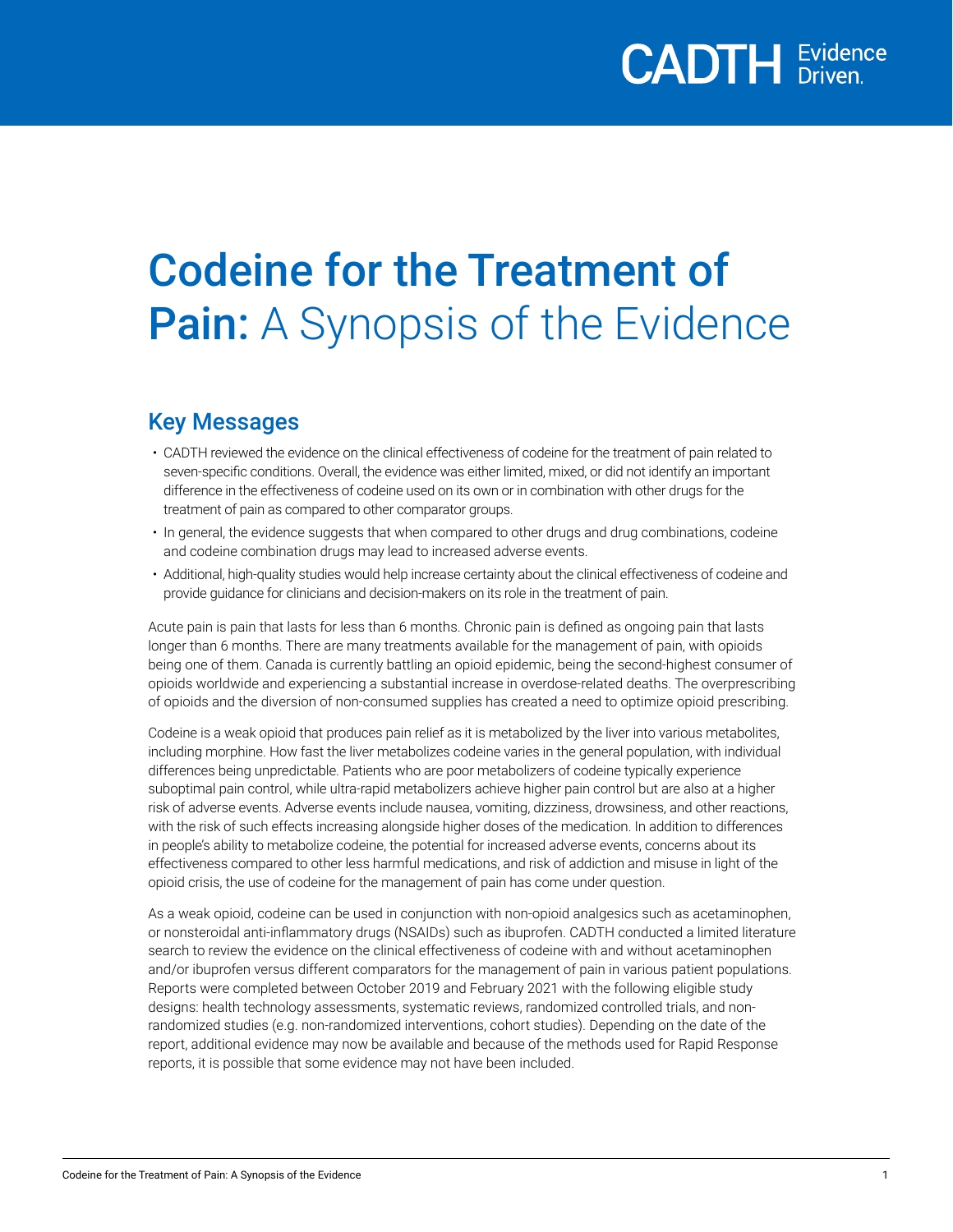

## Table of Contents

| Table One: Summary of the Evidence Regarding the Use of Codeine for the Treatment of        |  |
|---------------------------------------------------------------------------------------------|--|
| Codeine for Pain Related to Osteoarthritis of the Knee and Hip: A Review of Clinical        |  |
| Codeine for Acute Extremity Pain: A Review of Clinical Effectiveness (2021) 4               |  |
| Codeine for Acute Pain Related to Caesarean Section: A Review of Clinical Effectiveness     |  |
| Codeine for Acute Pain for Acute Dental Pain and Acute Pain Related to Dental Procedures    |  |
| Codeine for Acute Pain for Urological or General Surgery Patients: A Review of Clinical     |  |
| Codeine for Pediatric Patients with Acute Pain: A Review of Clinical Effectiveness (2019) 6 |  |
| Codeine for Acute Pain in Patients Undergoing Orthopedic Surgery: A Review of Clinical      |  |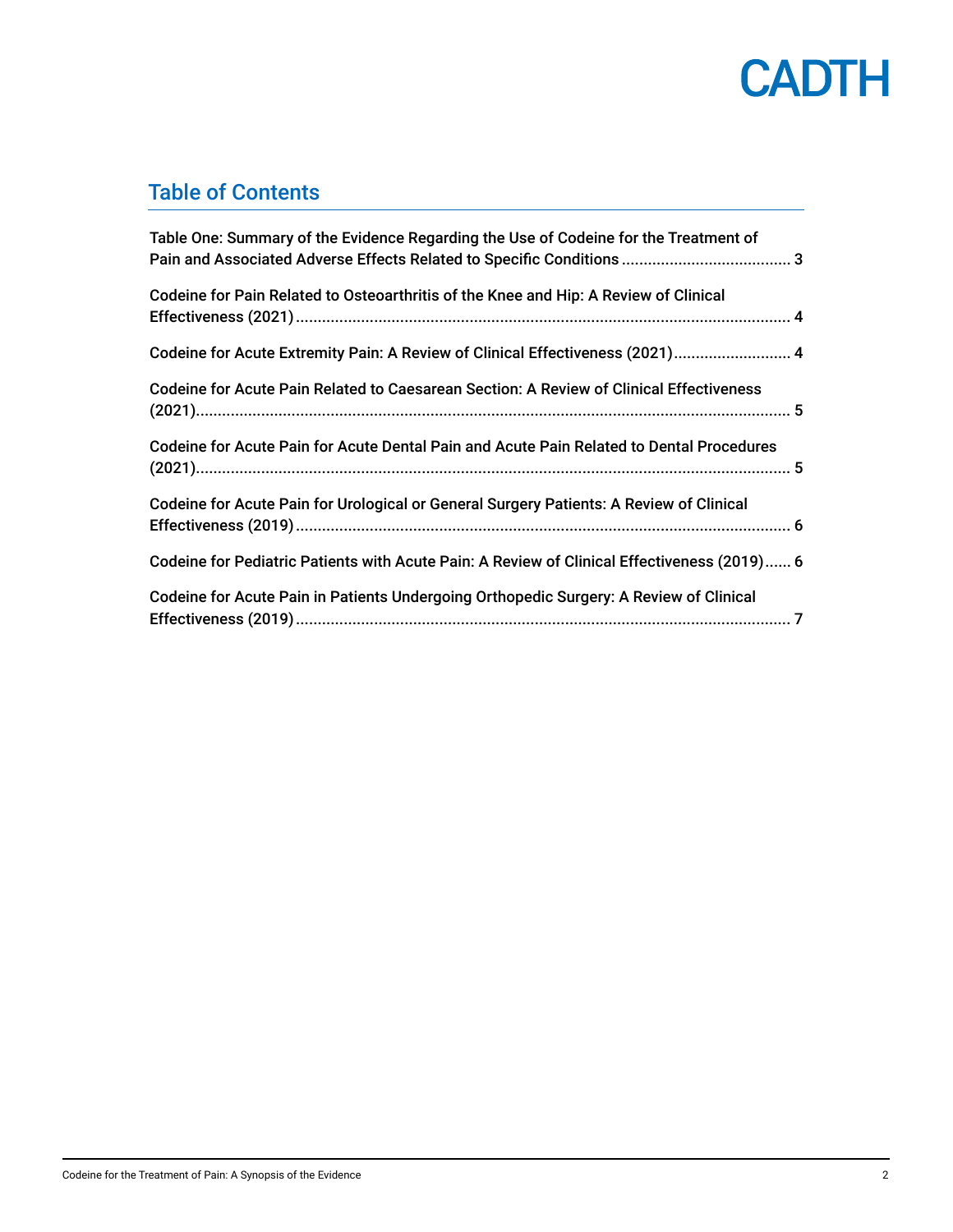

<span id="page-2-0"></span>

## Table 1: Summary of the Evidence Regarding the Use of Codeine for the Treatment of Pain and Associated Adverse Effects Related to Specific Conditions

| <b>Condition</b>                                                             | <b>Intervention</b>                                                                                            | <b>Comparator</b>                                                                                         | Outcome <sup>a</sup>                                                                                                                                                  |
|------------------------------------------------------------------------------|----------------------------------------------------------------------------------------------------------------|-----------------------------------------------------------------------------------------------------------|-----------------------------------------------------------------------------------------------------------------------------------------------------------------------|
| Pain related to<br>osteoarthritis of the<br>knee and hip<br>$\blacktriangle$ | Codeine                                                                                                        | Placebo<br>or no codeine                                                                                  | Codeine provided a moderate benefit for pain                                                                                                                          |
|                                                                              |                                                                                                                | Acetaminophen<br>or placebo                                                                               | Codeine increased adverse events                                                                                                                                      |
| Acute extremity pain<br>❷●                                                   | Codeine                                                                                                        | Placebo                                                                                                   | No relevant evidence identified $\bigcirc$                                                                                                                            |
|                                                                              | Codeine used in<br>combination with<br>other drugs (e.g.,<br>acetaminophen,<br>acetaminophen and<br>ibuprofen) | Other combination<br>drugs (e.g.,<br>acetaminophen<br>and hydrocodone,<br>ibuprofen and<br>acetaminophen) | No difference in pain scores and number of adverse events                                                                                                             |
|                                                                              | Codeine                                                                                                        | Placebo                                                                                                   | No relevant evidence identified $\bullet$                                                                                                                             |
| Acute pain related to<br>caesarean section<br>8▲                             | Codeine with<br>acetaminophen                                                                                  | Acetaminophen<br>or placebo                                                                               | Codeine with acetaminophen provided better relief for patients<br>experiencing high levels of pain<br>No difference for patients experiencing moderate levels of pain |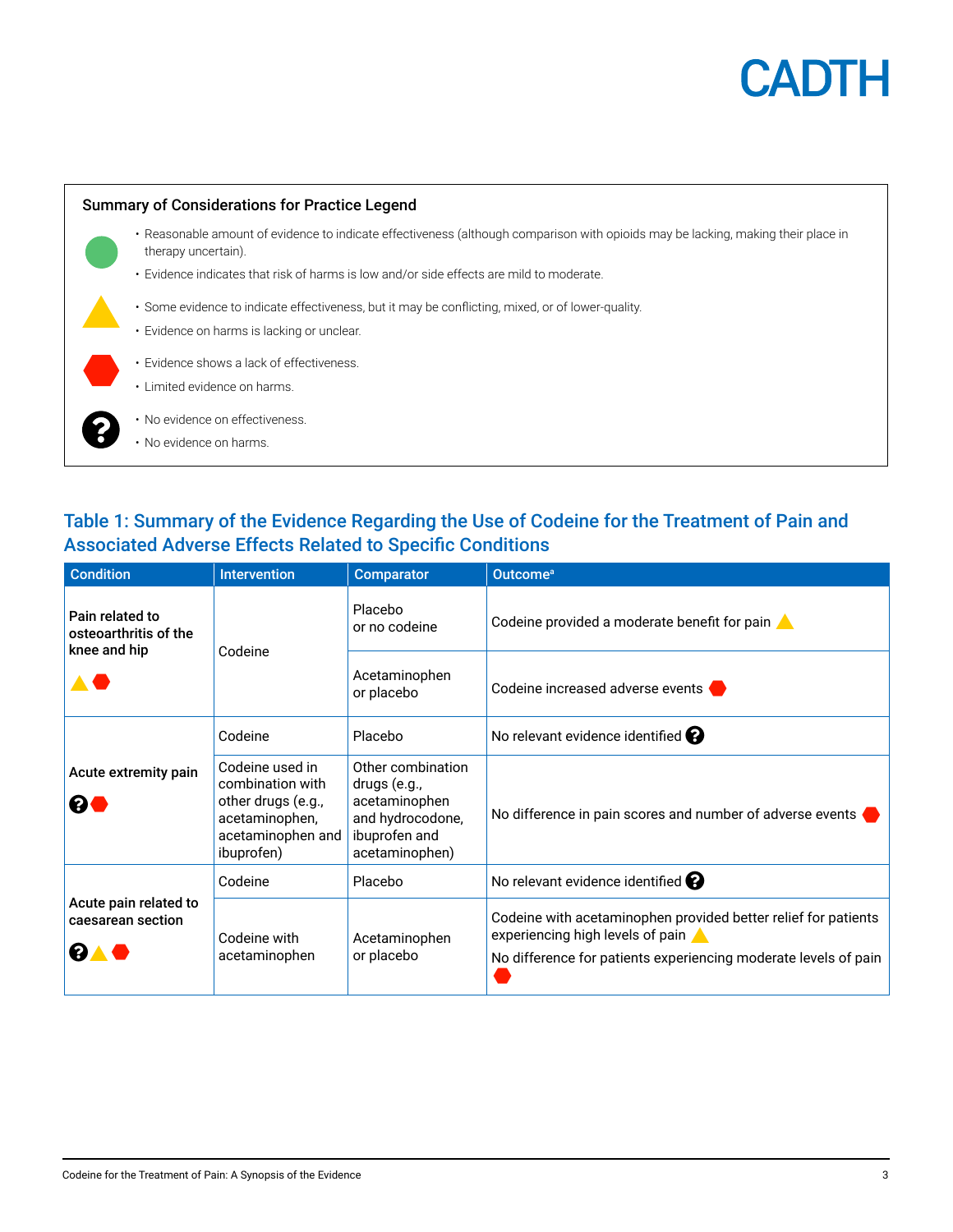# **CADTH**

<span id="page-3-0"></span>

| Acute dental pain and<br>acute pain related to<br>dental procedures | Codeine alone or in<br>combination with<br>acetaminophen                             | Placebo                                                                        | Codeine alone or in combination with acetaminophen provided<br>better pain relief                                                               |
|---------------------------------------------------------------------|--------------------------------------------------------------------------------------|--------------------------------------------------------------------------------|-------------------------------------------------------------------------------------------------------------------------------------------------|
|                                                                     | Codeine with<br>acetaminophen                                                        | Placebo, other drugs<br>(e.g., naproxen<br>sodium, etoricoxib)                 | Codeine with acetaminophen increased adverse events                                                                                             |
|                                                                     | Codeine in<br>combination with<br>other drugs (e.g.,<br>acetaminophen,<br>ibuprofen) | Other drugs<br>and drug<br>combinations (e.g.,<br>acetaminophen,<br>ibuprofen) | Codeine in combination with other drugs generally was not<br>as effective and did not have added benefit for the treatment<br>of pain $\bullet$ |
| Acute pain for<br>urological or general<br>surgery<br>0             | Codeine alone or in<br>combination with<br>acetaminophen                             | Various pain<br>medications or<br>placebo                                      | No relevant evidence identified $\bullet$                                                                                                       |
| Pediatric patients with<br>acute pain                               | Codeine with<br>acetaminophen                                                        | Ibuprofen                                                                      | Similar results in pain severity and treatment failure<br>Codeine with acetaminophen increased adverse events                                   |
|                                                                     |                                                                                      | Acetaminophen                                                                  | Codeine with acetaminophen was more effective at lowering<br>pain.                                                                              |
| Acute pain in<br>patient undergoing<br>orthopedic surgery<br>0      | Codeine alone or in<br>combination with<br>acetaminophen                             | Various pain<br>medications<br>or placebo                                      | No relevant evidence identified $\boldsymbol{e}$                                                                                                |

a Other outcomes were identified that were not included in this table. Please see the key messages from each report for more information.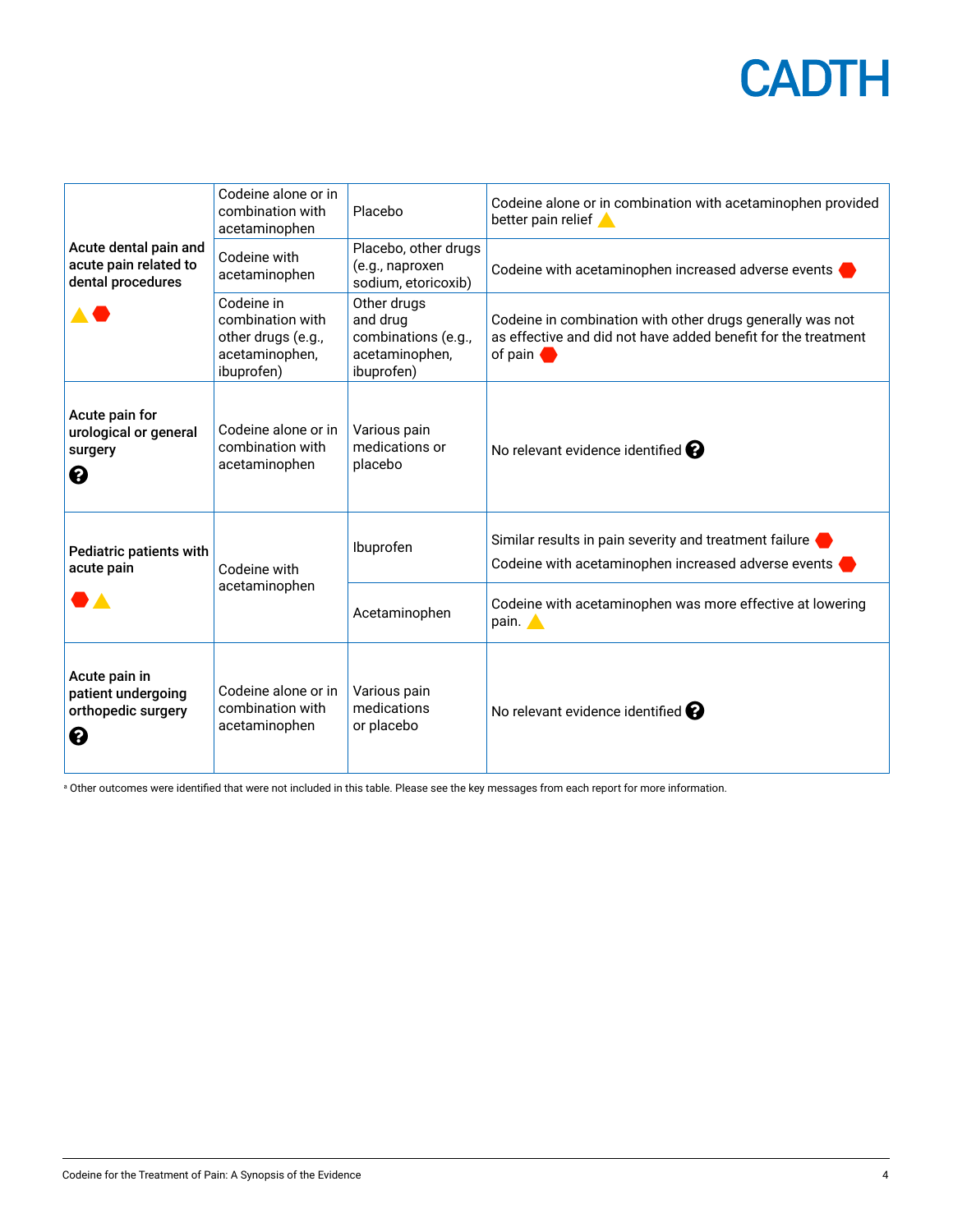

## <span id="page-4-0"></span>[Codeine for Pain Related to Osteoarthritis of the Knee and Hip: A Review of](https://cadth.ca/codeine-pain-related-osteoarthritis-knee-and-hip-review-clinical-effectiveness)  [Clinical Effectiveness \(2021\)](https://cadth.ca/codeine-pain-related-osteoarthritis-knee-and-hip-review-clinical-effectiveness)

**Issue:** Osteoarthritis is a progressive illness, with an estimated 1 in 4 Canadians to be diagnosed with the condition by 2035. With no cure, the goal of managing osteoarthritis is to control pain and improve function using a combination of self-management techniques, medications, and surgery. Typical pharmacological options used for pain include oral and topical NSAIDs, topical capsaicin, intra-articular glucocorticoid injections, acetaminophen, and opioids. Because of the risk of addiction and adverse events associated with opioids, they are reserved for severe pain or when other analgesics are contraindicated. A review of the clinical effectiveness of codeine, with and without acetaminophen and/or NSAIDs, may help inform decisions on the use of codeine for acute and chronic pain related to osteoarthritis of the knee or hip.

CADTH appraised and summarized the relevant evidence published up to November 2020 found in: 2 systematic reviews with meta-analysis<sup>b</sup> and 3 randomized controlled trials.

**b** One review did not contain any relevant primary studies.

#### Key Messages

In patients with acute and/or chronic pain related to osteoarthritis of the knee or hip:

- Codeine was found to have a moderate benefit for pain and function compared to placebo or no codeine.
- Codeine was found to improve stiffness and sleep outcomes when compared to placebo.
- The evidence was mixed regarding the effectiveness of codeine in reducing the need for rescue analgesia compared to placebo.
- Increased adverse events and withdrawal due to adverse events were observed with codeine-containing drugs when compared to acetaminophen and placebo.

Note: The type of pain was not always specified in studies.

### [Codeine for Acute Extremity Pain: A Review of Clinical Effectiveness](https://cadth.ca/codeine-acute-extremity-pain-review-clinical-effectiveness) (2021)

Issue: When treating acute extremity pain, the attending health care provider aims to quickly reduce pain intensity. Non-opioid analgesics such as NSAIDs, acetaminophen, and salicylates may be sufficient for mild to moderate pain. Opioids such as codeine used alone or in combination with a non-opioid are often the next step for severe pain. Given the major increase in overdoses related to the use of opioids, the appropriate role of codeine for pain management is being questioned. A review of the clinical effectiveness of codeine, with and without acetaminophen and/or NSAIDs, may help inform decisions on the use of codeine for the treatment of acute extremity pain.

CADTH appraised and summarized the relevant evidence published between January 2010 and November **2020 found in:** 2 systematic reviews,<sup>c</sup> 5 randomized controlled trials, and 1 non-randomized study.

<sup>c</sup>One review did not contain any relevant primary studies.

#### Key Messages

In patients with acute extremity pain:

- No evidence was found on the effectiveness of codeine as a stand-alone therapy.
- Limited evidence suggests that codeine used in combination with other drugs (e.g., acetaminophen, ibuprofen) may not differ from comparator groups (e.g., acetaminophen and hydrocodone) with regards to patient satisfaction, pain scores, the need for additional analgesia, or in the number of adverse events.

Note: These findings should be interpreted with caution given significant limitations of the evidence.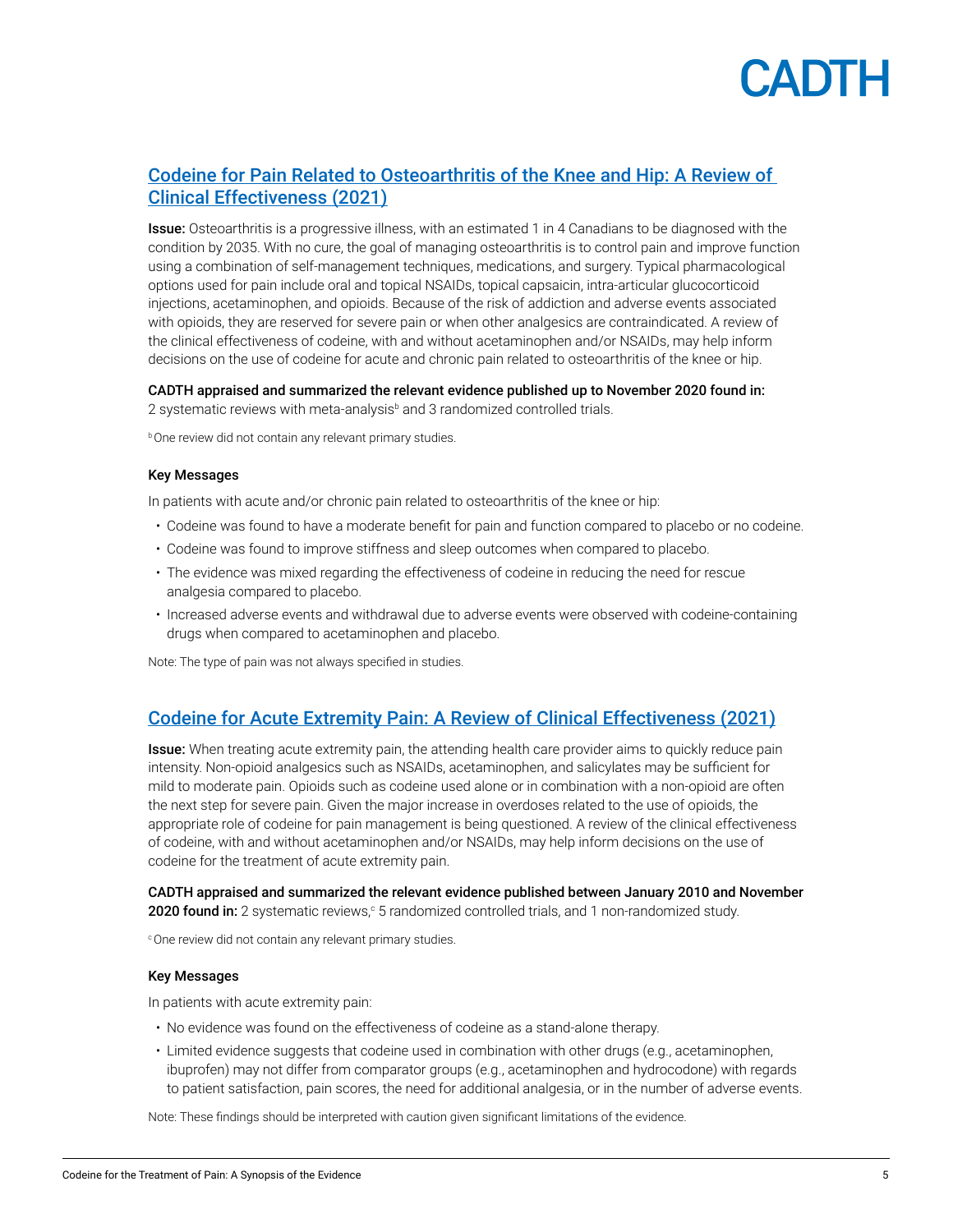# **ANTE**

## <span id="page-5-0"></span>[Codeine for Acute Pain Related to Caesarean Section: A Review of Clinical](https://cadth.ca/codeine-pain-related-caesarean-section-review-clinical-effectiveness-0)  [Effectiveness \(2021\)](https://cadth.ca/codeine-pain-related-caesarean-section-review-clinical-effectiveness-0)

**Issue:** Caesarean section rates have increased over the past 3 decades. Medications containing codeine have been used to treat the acute post-operative abdominal pain commonly associated with caesarean sections. Concerns related to the use of codeine following caesarean sections include the potential for neonatal toxicity and opioid-related adverse events for the postpartum patient. A review of the clinical effectiveness of codeine, with and without acetaminophen and/or NSAIDs, will help determine whether the clinical benefits of codeine in patients who have undergone a caesarean section outweigh the potential risks.

CADTH assessed the relevant evidence found in: 1 randomized controlled trial.

### Key Messages

In patients who have undergone a caesarean section:

- No evidence was found on the effectiveness of codeine as a stand-alone therapy for acute pain management.
- For those with high levels of pain, limited evidence suggests that codeine in combination with acetaminophen provides better pain relief compared to placebo or acetaminophen alone.
- For those with moderate levels of pain, limited evidence suggests there is no difference between codeine in combination with acetaminophen, placebo, or acetaminophen alone in providing pain relief.

## [Codeine for Acute Pain for Acute Dental Pain and Acute Pain Related to Dental](https://cadth.ca/codeine-acute-dental-pain-and-acute-pain-related-dental-procedures)  [Procedures \(2021\)](https://cadth.ca/codeine-acute-dental-pain-and-acute-pain-related-dental-procedures)

Issue: Acute dental pain and pain related to dental procedures can be debilitating and cause anxiety about seeking dental treatment; consequently, the effective management of acute dental pain is a priority for dental professionals. Although codeine is a commonly used opioid analgesic in dentistry and has been found to be more cost-effective when used with or without ibuprofen than ibuprofen and acetaminophen alone, the use of opioids is a source of debate. Those in dentistry acknowledge that other more clinically effective alternatives may exist. Given the potential benefits and harms of codeine, a review of its clinical effectiveness — with and without acetaminophen and/or NSAIDs — may help inform decision-makers on the best use of codeine for the management of acute dental pain.

CADTH appraised and summarized the relevant evidence published between January 2011 and January 2021 found in: 2 overviews of systematic reviews, 4 systematic reviews, and 9 randomized controlled trials.

#### Key Messages

In patients experiencing acute dental pain:

- Codeine alone or used in combination with acetaminophen was generally shown to offer a benefit to patients when compared to placebo.
- Codeine used in combination with other drugs (e.g., acetaminophen, ibuprofen)was generally not found to be as effective or to have added benefit compared to other combination drugs, particularly those that were acetaminophen- or ibuprofen-based.
- Codeine used in combination with acetaminophen was found to reduce sensitivity in patients undergoing tooth bleaching compared to an NSAID or placebo.<sup>d</sup>
- When codeine was used in combination with acetaminophen, increased adverse events were observed compared to placebo and/or other drugs.

<sup>d</sup> These findings should be interpreted with caution given significant limitations of the evidence.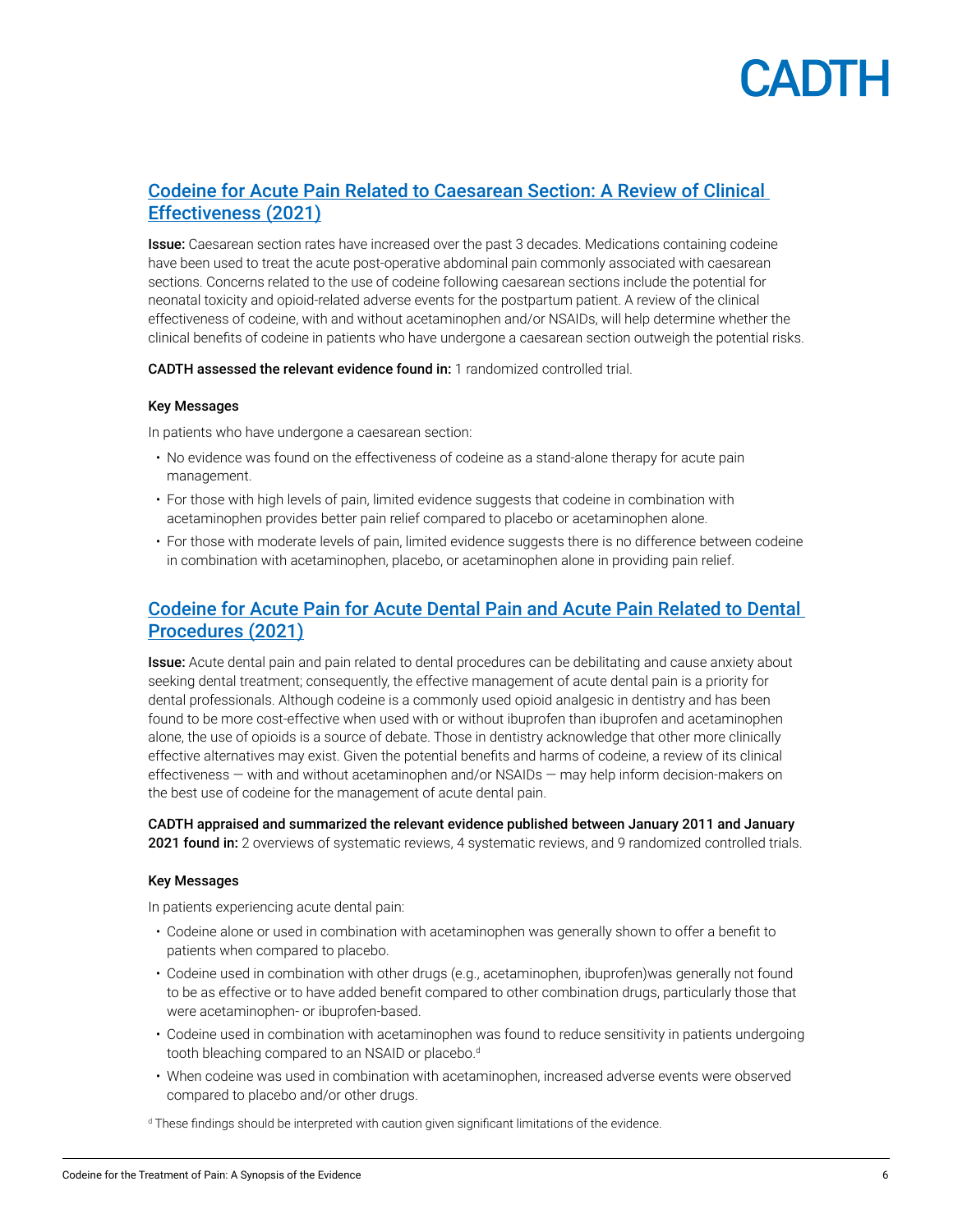

## <span id="page-6-0"></span>[Codeine for Acute Pain for Urological or General Surgery Patients: A Review of](https://www.cadth.ca/codeine-acute-pain-urological-or-general-surgery-patients-review-clinical-effectiveness-0)  [Clinical Effectiveness \(2019\)](https://www.cadth.ca/codeine-acute-pain-urological-or-general-surgery-patients-review-clinical-effectiveness-0)

Issue: Surgical procedures can cause inflammation, tissue injury, or nerve injury that result in pain. The therapeutic options for post-operative pain are multimodal and tailored to the patient's characteristics, needs, and the level of pain. Opioids, including codeine, are the most widely used treatment for postoperative pain management. Opioid prescribing has come under scrutiny in recent years and, as a result, there is a desire to optimize opioid prescribing after surgery. A review of the clinical effectiveness of codeine, with or without acetaminophen, may help inform decisions on the use of codeine-containing products for acute pain after urological or general surgeries.

### CADTH appraised and summarized the relevant evidence published from January 2014 to October 2019 found in: zero publications.

#### Key Messages

For patients with acute pain due to urological or general surgery:

• No relevant evidence was identified regarding the use of codeine, with or without acetaminophen.

## [Codeine for Pediatric Patients with Acute Pain: A Review of Clinical](https://www.cadth.ca/codeine-pediatric-patients-acute-pain-review-clinical-effectiveness)  [Effectiveness \(2019\)](https://www.cadth.ca/codeine-pediatric-patients-acute-pain-review-clinical-effectiveness)

Issue: Various organizations around the world have issued warnings regarding the use of codeine for the management of pain in pediatric patients. In 2013, Health Canada recommended against the use of codeine in children younger than 12 after reviewing the safety of prescription pain and cough medications containing codeine. A review of the clinical effectiveness of codeine, with or without acetaminophen, may help inform decisions on the use of codeine-containing products for pediatric patients with acute pain.

CADTH appraised and summarized the relevant evidence published between January 2009 and October **2019 found in:** 1 systematic review, 3 randomized controlled trials, and 1 non-randomized study.

#### Key Messages

For pediatric patients with acute pain:

- No difference was found in adverse events between codeine, ibuprofen, or hydrocodone groups.
- Mixed results were found when comparing codeine with acetaminophen to ibuprofen or acetaminophen alone:
	- . Compared to ibuprofen alone, codeine with acetaminophen had similar results in pediatric pain severity and treatment failure, and had significantly more adverse events. Codeine with acetaminophen was significantly less effective compared with ibuprofen for some functional outcomes (playing and eating); however, between-group differences for other functional outcomes (i.e., school and sleep) were unclear.
	- . Compared with acetaminophen alone, pediatric patients who received codeine with acetaminophen had lower pain and distress.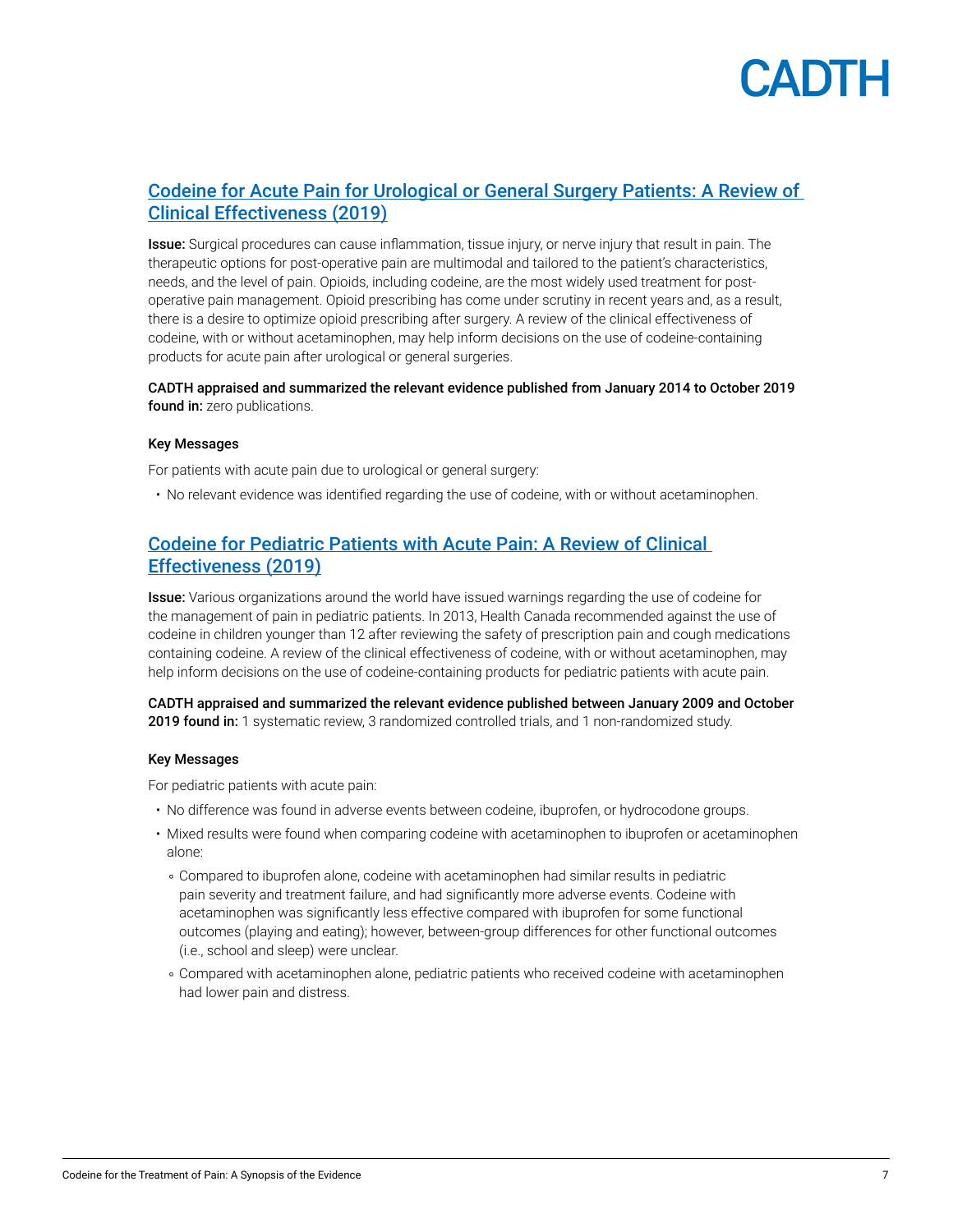

## [Codeine for Acute Pain in Patients Undergoing Orthopedic Surgery: A Review](https://www.cadth.ca/codeine-acute-pain-patients-undergoing-orthopedic-surgery-review-clinical-effectiveness)  [of Clinical Effectiveness \(2019\)](https://www.cadth.ca/codeine-acute-pain-patients-undergoing-orthopedic-surgery-review-clinical-effectiveness)

Issue: Surgical procedures can cause inflammation, tissue injury, or nerve injury that result in pain. The therapeutic options for post-operative pain are multimodal and tailored to the patient's characteristics, needs, and the level of pain. Opioids, including codeine, are the most widely used treatment for post-operative pain management. Overprescribing by physicians and the diversion of non-consumed supplies has been recognized as a contributor to the national opioid epidemic. As a result, there is a desire to optimize opioid prescribing after surgery. A review of the clinical effectiveness of codeine, with or without acetaminophen, may help inform decisions on the use of codeine-containing products for acute pain after orthopedic surgeries.

### CADTH appraised and summarized the relevant evidence published between January 2014 and October 2019 found in: 2 systematic reviews.

Note: The reviews did not contain any relevant primary studies.

#### Key Messages

For patients with acute pain due to orthopedic surgery:

• No relevant evidence was identified regarding the use of codeine, with or without acetaminophen.